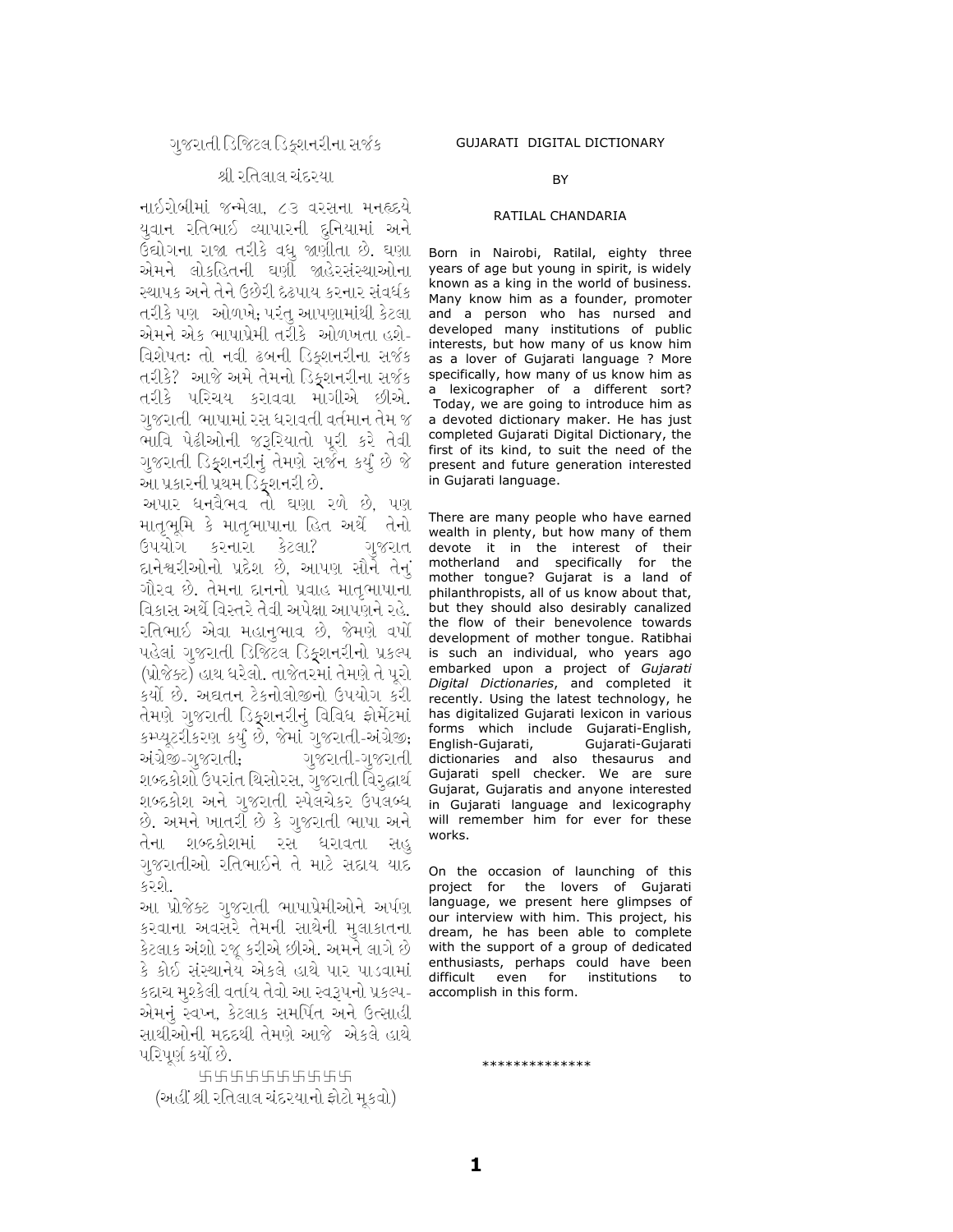## \*\*\*\*\*\*\*\*\*\*\*\*\*\*

પ્રશ્નઃ અભિનંદન. રતિભાઈ ! વર્તમાન તેમજ ભાવિ ગુજરાતી પેઢીઓની ભાષાકીય તથા શબ્દકોશ વિષયક જરૂરિયાતો પૂરી પાડવા માટે.

રતિભાઈઃ આભાર. પ્રકલ્પ પૂરો થયો પણ મને તેમાં ઝાઝાં વર્ષ લાગ્યાં. તે માટે મારે સારી એવી જહેમત ઉઠાવવી પડી. પણ આજે મને સંતોષ છે કે મારૂં ધ્યેય હાંસલ થયું છે. મારૂં સ્વપ્ન, મારી મહેચ્છા લગભગ મર્તિમંત થયાં છે. જે કંઈ સામગ્રી અમે સંપાદિત કરી તે અમારી વેબ-સાઈટ

http://203.200.152.20:9080/GujTest/Dicti <u>onary.jsp</u> પર અખતરા રૂપે ઉપલબ્ધ છે; જેમાં (૧) ગુજરાતી-અંગ્રેજી (૨) અંગ્રેજી-ગુજરાતી (૩)ગુજરાતી-ગુજરાતી શબ્દકોશો ઉપરાંત (૪) ગુજરાતી થિસોરસ (૫) ગુજરાતી વિરૃદ્ધાર્થકોશ અને સૌથી મહત્ત્વની સુવિધા (ક)ગુજરાતી *સ્પેલચેકર* પણ છે. હવે ટૂંક સમયમાં તે આખરી અમારી નવી સ્વ૩૫માં વેબ-સાઇટ www.gujaratilexicon.com ઉપર પ્રાપ્ત થશે.

પ્ર: તમે કહ્યું: મહેચ્છા અને સ્વપ્ન લગભગ મૂર્તિમંત થયાં, *લગભગ* શા માટે?

રઃ સામગ્રીના સંપાદન, વર્ગીકરણ અને ડિજિટાલાયઝેશનમાં અમે પુરતી કાળજી રાખી છે, તોય કોઈક ભૂલો તો રહી ગઈ હોય. તેથી 'લગભગ' એમ કહ્યું. બીજું આપ જાણો છો તેમ આ પ્રોજેક્ટ ડિજિટલ સ્વરૂપે છે, જેનો મોટો લાભ એ છે કે તેમાં સરળતાથી અને વિના ખર્ચે સુધારા થઈ શકે છે. બીજી રીતે કહીએ તો ડિજિટલ પ્રોજેક્ટ એક રીતે 'ખુલજા સીમસીમ' પ્રકારના હોય છે. તેમાં જરૂરિયાત પ્રમાણે ફેરફાર કરી શકાય છે. આ પ્રોજેક્ટ તેમાં અપવાદ નથી. ત્રીજું, ભાષા સતત પરિવર્તનશીલ છે. તેથી તેને લગતી કોઈ પણ બાબતમાં ફેરફાર થતા રહેવાના. અમને આશા છે કે ગુજરાતીઓ, તેમ જ વિશ્વભરની શાળાઓ, પુસ્તકાલયો અને વિદ્યાપીઠો તેનો લાભ લેશે અને તેમના તરફથી અમને સચનો પણ મળશે. સચનો મળતાં જશે તેમ તેમ તેને મૂલવી અમે ઉપલબ્ધ સામગ્રીમાં જરૂરી સુધારા-વધારા કરતા રહીશું. આ સંદર્ભમાં મેં કહ્યું કે અમારું કાર્ય થયું છે છતાં થયું, નથી. અમે પ્રોજેક્ટને સુધારતા અને અપડેટ

Question: Congratulations, Ratibhai for accomplishing the project which will fulfil the lexicographical and other language related needs of future as well as present generation of Gujaratis.

Ratibhai: Thanks, I have completed the project, but I took many years to do that. I have put lot of labour in it. However, now I feel happy that my goals are achieved and my ambitions and my dream are virtually realized. Now the material I have compiled is available on website: and  $011r$ http://203.200.152.20:9080/GujTest/Dictionary.j This material consists of the following: 1) Gujarati English 2) English Gujarati 3) Gujarati to Gujarati to dictionaries besides 4) Gujarati Antonyms & Idioms and most importantly 5) Gujarati Spell Checker. But, this is our tentative website. We will put the same material soon on our new website: <http://www.qujaratilexicon.com>

You said your ambitions and dreams are virtually realized. Why virtually and not really?

Though we have taken  $R:$ enough care while collecting and classifying and digitalizing the data some errors are likely to remain, therefore I described it as virtually. Secondly, as you know these works are in digital format. Such format has a great advantage of being amenable to additions and alterations easily and inexpensively. In other words, digital projects are in a sense open projects which could be modified as required. This project is not exception to that. Thirdly, language is ever changing, therefore, any work pertaining to it, will also keep on<br>changing. We know that Gujaratis, schools, libraries and universities all over the world will use these resources and will come forward with their suggestions. As we get them, we will first evaluate them and if we find them worth, we will add all such new material or modify the existing one. Therefore I say that though we have completed the work, we have not completed it. We will go on updating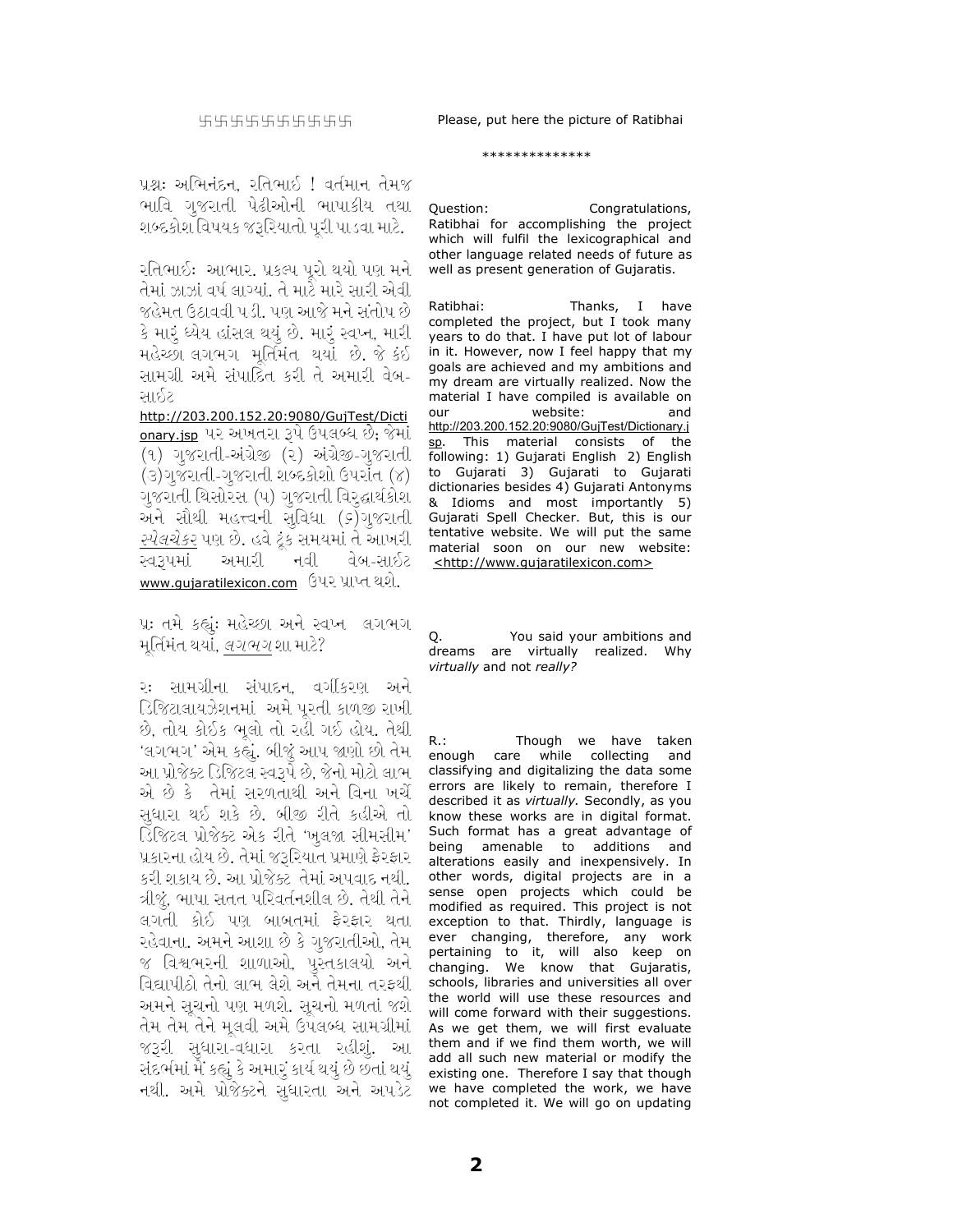પ્રઃ એટલે કે અહીં તમારી યાત્રાનો અંત આવતો નથી, યાત્રા અવિરત ચાલતી રહેશે. બરાબર?

રઃ તમે સાચું કહ્યું, આ તો જ્ઞાનયાત્રા છે; તમે તો સમજો છો જ કે તે ક્યારેય પૂરી થતી નથી. મારી વાતની વધુ સ્પષ્ટતા કરૂં તો લાભાર્થીઓ તરફથી મળનાર સૂચનોની વધુ રાહ જોયા વિના અમે પોતે પણ પ્રોજેક્ટને બાજનજરે (critically) અવલોકતા રહીશું, ભૂલો જણાશે તે સુધારીશું, એટલું જ નહીં, કોઈ નવો વિચાર સ્ફૂરશે, ખાસ તો તેના ફોર્મેટ વિશે કે ટૅકનોલોજીના ઈનોવેશનના કારણે તો આવશ્યક પગલાં જરૂર લઈશું.

પ્રઃ આ ખરેખર આનંદની વાત છે, પ્રોજેક્ટમાં કાર્યરત રહેવાનો તમારો સંકલ્પ પણ વિશિષ્ટ છે. યાત્રાનો અહીં અંત નથી એવો તમારો અભિગમ સમજાય છે. હવે અમે આ યાત્રા કેવી રીતે શરૂ થઈ તે જાણવા આતુર છીએ.

ર: તે માટે તો બે દાયકા પાછળ જવું પડશે.

પ્ર: એટલે કે એક આખી પેઢી. એમ જ ને?

૨: સાચું. એમ કહી શકાય. કેન્યા-પૂર્વ આફ્રિકામાં પરત આવતાં જ હું વ્યવસાયમાંડૂબી ગયો. અહીં તો બધો વ્યવહાર અંગ્રેજીમાં, પરંતુ ગુજરાતી માટેનો મારો લગાવ અકબંધ હતો.ગુજરાતીને તો કેમ વિસરાય! આ ભાષા તો મને ગળથૄથીમાંથી મળેલી. તેનું સાંસ્કૃતિક મુલ્ય મારે મન વિશેષ. એટલે મને થતું કે અંગ્રેજીની જેમ આધુનિક ટેકનોલોજીનો ઉપયોગ કરી ગુજરાતીમાં ટાઈપ કરી શકીએ તો !

પ્રઃ ગુજરાતી ટાઈપિંગ! તમે ગુજરાતી ટાઈપિંગ શીખેલા?

રઃ ચોક્કસ. એ તો મઝાની વાત છે. મારૂં પ્રાથમિક શિક્ષણ કેન્યામાં, જ્યાં થોડું ઘણું ગુજરાતી એક વિષય તરીકે શીખેલો. પછી બીજું વિશ્વયુદ્ધ ફાટી નીકળ્યું જેને કારણે મારે છ વર્ષ ૧૯૪૦-૪૬ ભારતમાં ગાળવાં પડ્યાં. તે દિવસોમાં મેં એક જૂનું રેમિંગ્ટન ટાઈપરાઈટર ખરીદ્યું અને મારી જાતે જ ટીકટીક કરવા મંડી પડ્યો. યુદ્ધ પૂરૂં થતાં હું કેન્યા પરત આવ્યો અને

 $Q.$ : So your pilgrimage will not stop here, it will continue even after this.

 $R.$ : You are right, this is a pilgrimage for knowledge and such pilgrimage, as you know, never ends. However, let me make my point clearer, we will not wait until we get responses form our users, we will also keep on reviewing the project critically. If we find any error, we will fix it. Not only that, if we come across any new ideas, particularly about the format of works and technological innovations, we shall undertake appropriate measures.

That indeed is a matter of  $\Omega$ . great joy. Your determination to keep on working on this project is also very significant. We understand your view that this pilgrimage is endless, but we are eager to know about how did you start this pilgrimage.

Oh, for that we will have to  $R_{\cdot}$ : go two decades back.

Q.:<br>Isn't it? Almost a generation back.

 $R$ .: Yes, you can say so. When I returned to Kenya in East Africa. I got engrossed in my business where all communications were done in English, but my affection for Gujarati remained intact. How can I forget Gujarati? After all, it was the language which was deeply rooted in my heart. I had its cultural significance in my mind. So, I thought would it possible to employ modern technology to type in Gujarati as we do it in English?

Gujarati typing? Did you  $O.:$ learn Gujarati typing?

 $R:$ Oh! yes. There is an interesting story behind this. I had my primary education in Kenya, where I learned some Gujarati as one of the subjects. Then the Second World War broke out, which compelled me to spend six years (1940 - 1946) in India. I bought an old Remington Gujarati type writer in those days, and started tick tick, on my own. When war was over, I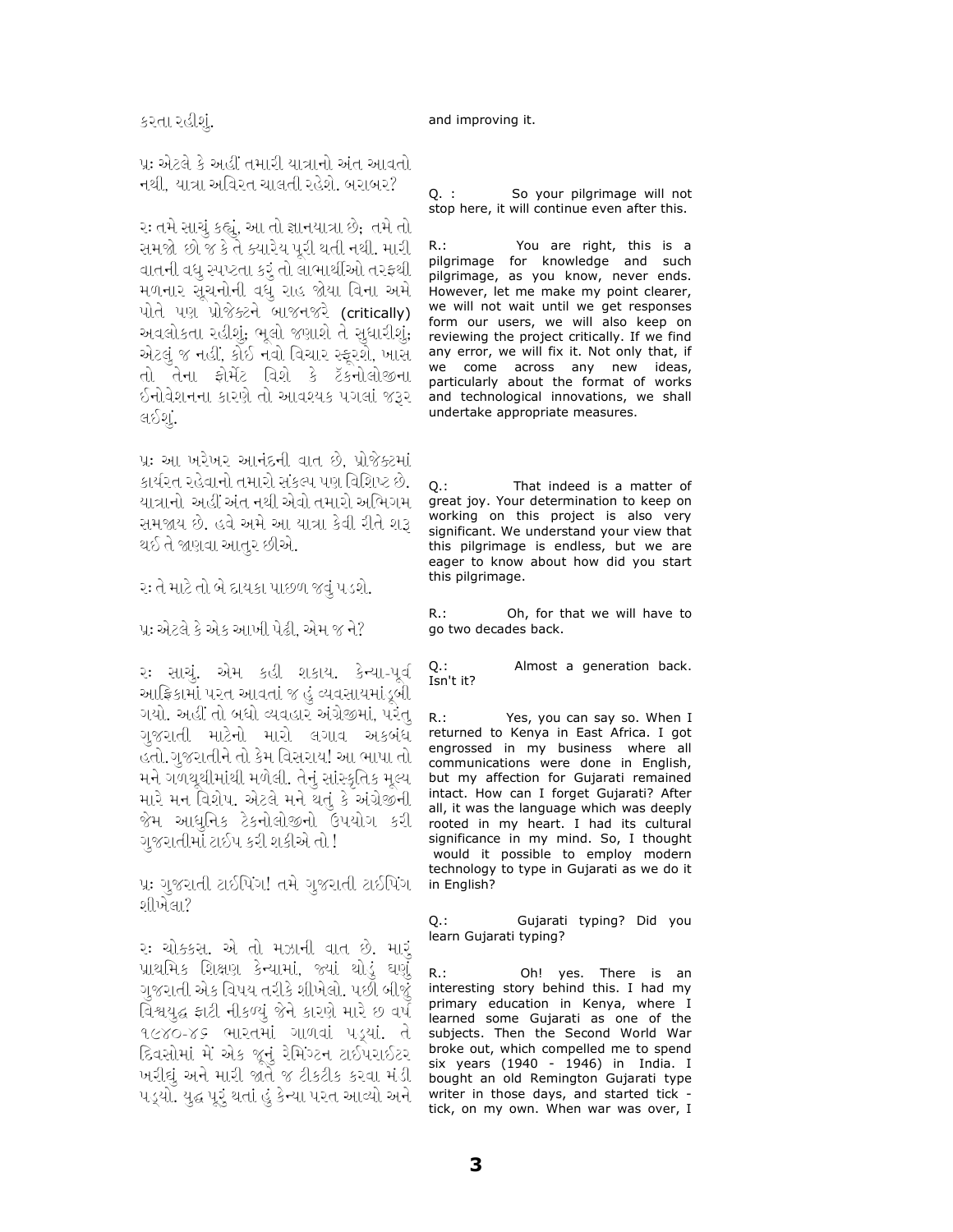મારા ધંધામાં ડબી ગયો. ધંધો બરાબર જામ્યો, દુનિયાના બીજા ભાગોમાં પણ વિસ્તર્યો. પછી ૧૯૬૫માં હું લંડન સ્થાયી થયો. પરિવારમાં નવી પેઢી તૈયાર થઈ ધંધો સંભાળતી હતી. એ ગાળામાં હુંય સાઠી વટાવી ચુક્યો હતો. ત્યારે ગુજરાતી લખવાની મારી ઉત્કંઠા ફરી જાગી. ગુજરાતી ટાઈપરાઈટર ઉપર મેં ફરી ટીકટીકાટીક શરૂ કર્યું. પણ સાચું કહું તો મને થાક વરતાતો હતો.

પ્રઃ જુવાનીમાં છોડી દેવો પડેલો અધૂરો શોખ પરો કરવા મંડી પડયા?

રઃ હા. લગભગ એમ જ. તે દરમ્યાન ઈલેક્ટોનિક ટાઈપરાઈટરો આવ્યાં. એટલે મેં ટાઈપરાઈટરો બનાવનારી કંપનીઓના સંપર્કી શરૂ કર્યા. મને રસ હતો મેન્યુઅલ ટાઈપરાઈટરને ઈલેક્ટ્રિક ટાઈપરાઈટરમાં ફેરવવામાં. બે વર્ષ તે માટે અહીંતહીં બધે ખોળંખોળાં કરતો રહ્યો. આઈબીએમને ગોલ્ફ બોલ માટે તથા સ્વીડીશ તેમ જ જર્મન ફર્મને ડીઝની વ્હીલ માટે નાણી જોઈ. એ વાત તો લાંબી, ખાસ્સી લાંબી છે. પણ પરિણામમાં ભમરડો.

પ્રઃ ઘણી હતાશા થઈ હશે. નાસીપાસ થઈ ક્યારેય આ બધું માંડવાળ કરવાનું મન થયેલું?

રઃ હાથ ૫૨ લીધેલું કામ હું ક્યારેય અધવચ્ચે છોડતો નથી. મને હમેશાં લાગ્યું છે કે પ્રશ્નો ઊભા થાય તો તેના ઉકેલ પણ મળી રહે છે. પણ જૂઓ, એક દિશામાં દ્વાર દેવાઈ જાય તો બીજી દિશામાં ખૂલે છે! અહીં પણ તેવું બન્યું. કમ્પ્યૂટર આવ્યાં અને ઈલક્ટ્રોનિક ટાઈપરાઈટરો લગભગ ખુણામાં હડસેલાઈ ગયાં. તેની સાથે આ ક્ષેત્રની ક્ષિતિજે નવા સુર્યનો ઉદય થઈ રહ્યો હતો. કમ્પ્યૂટર ગ્રાફિક્સની બેનમૂન સવલત લાવ્યાં, ટાઈપરાઈટર પર જેની કોઈ શક્યતા જ નહોતી. સાથો સાથ ટાઈપરાઈટર દ્વારા થતો પત્રવ્યવહાર કાળગ્રસ્ત બની ગયો. કમ્પ્યુટર ઉદ્યોગે ઘણી ભાષાઓ માટે રળિયામણા ફોન્ટ્સ બનાવ્યા.

પ્ર: તો તો તમારી ગાડી પાટા પર ચડી, કેમ?

રઃ ના, સાવ એમ તો નહીં, પણ તેમ થવાની તકો ઊજળી બની. કમ્પ્યુટર તો મળ્યું, પણ તે ગુજરાતી ફોન્ટ વિના. એટલે મેં ગુજરાતી ફોન્ટ બનાવી આપે તેવી કંપનીની શોધ આદરી. એપલ મેકિન્તોસ, આઈબીએમ અને બીજી કેટલીક કંપનીઓનો પણ સંપર્ક કર્યો. ગુજરાતી returned to Kenya and plunged into business, which flourished and got expanded to other parts of the world. Then in 1965, I settled in London. The next generation within the family had come of age and were getting engrossed into the business. By that time I had crossed sixty. Then my desire to write in Gujarati revived. I again resumed tick ticking on a Gujarati type writer; but frankly speaking, I used to get tired.

In order to fulfil your love of O.: typing, you had to let go in your youth?

 $R.:$ Yes, almost, but, by that time came electric - typewriters. So I started contacting manufacturers of typewriters. I was interested in converting the manual typewriter to an electric one. I went on exploring this for about two years, but all in vain. I took up the matter with IBM for Golf Ball, and also with Swedish and German firms for Daisy wheel. It is a long story, very long story, but in the end, it all came to nil.

0 : You must have been greatly disappointed; did you feel like abandoning the project at any stage?

 $R_{\cdot}$ : I never abandon any project once I take in my hand. I always feel that if there is any problem, there will be its solution too. But, look, sometimes failure comes with a new lesson in how to success. That happened in this case also. Computers came on the stage and with that electronic typewriters became nearly outdated. With that new sun had risen on the horizon of this field. Computers came with excellent facilities for graphics, which was almost impossible - in typewriters. In parallel to this, the letters of typewriters also became outdated. Computer industry devised aesthetically good fonts for many languages.

So your engine was back on Q.: the rail, right?

 $R$ .: Not so exactly, but the prospectus of it being on rail brightened. We got computers but without Gujarati fonts on them. So I started searching a company which could devise Gujarati fonts for me. I contacted Apple Mackintosh, IBM, and some other companies too, and discussed with them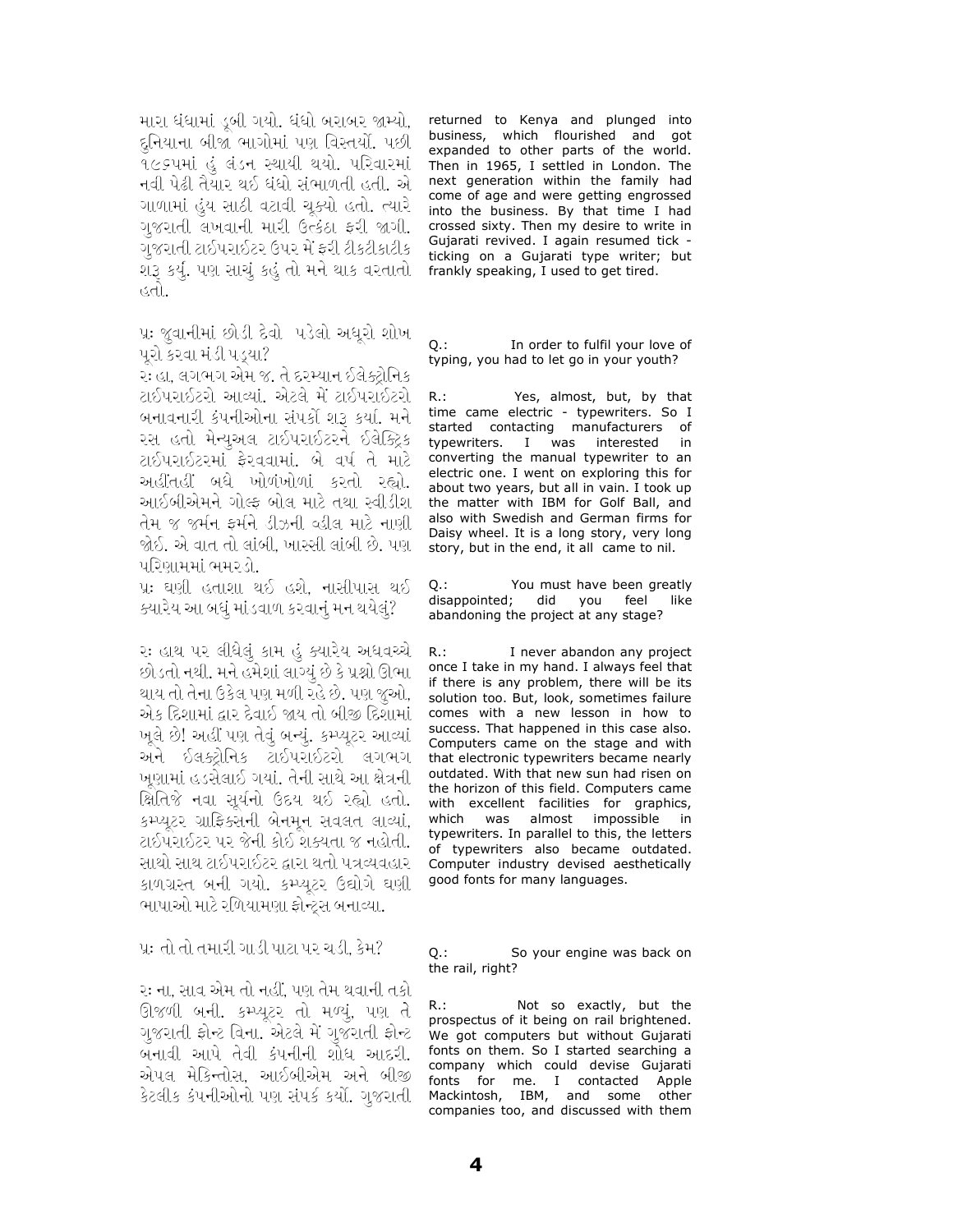ફોન્ટ નીપજાવવાની શક્યતા વિષે તેમની સાથે ચર્ચા કરી. હું તે અર્થે ભારત પણ આવ્યો. તાતા કંપનીએ દેવનાગરી ફોન્ટ બનાવ્યા હતા. તેમના નિષ્ણાતોને મળ્યો, પણ એ ફ્રોન્ટના વેચાણ (માર્કેટિંગ)માટે તેઓ સાશંક જણાયા. ગુજરાતી ફોન્ટ બનાવવામાં તેમને કોઈ રસ નથી એમ મને જણાયં.

તે વખતે ભારતમાં છાપાં, સામયિકો અને મુદ્રણ સાથે સંકળાયેલા સહુને લિનોટાઈપ સિસ્ટમથી સંતોષ હતો. તેમની પાસે ગુજરાતી બીબાં હતાં. તે અરસામાં સીએમસી નામની સરકારી કંપની એ ગજરાતી અને દેવનાગરી ટાઈપ કરી શકે તેવા કમ્પ્યૂટરનું નિદર્શન ગોઠવ્યું હતું; પણ તેમનાં કમ્પ્યુટરનું ભવિ અનિર્ણિત હતું.

પૂ: એટલે કે ગઢવી ઘેર નાઘેર જેવી સ્થિતિ થઈ!

રઃ બરાબર. પણ તે દરમિયાન એક નવી ઘટના બની, જેનાથી મારા પ્રકલ્પને નવી દિશામાં વળાંક મળ્યો. મારો ભત્રીજો રાજ અમેરિકામાં એમ.બી.એ.નો અભ્યાસ પૂરો કરી લંડન આવ્યો.

પ્ર: લંડન શા માટે?

૨: અમારો કાયમી વસવાટ લંડન છે. મેં કહ્યું તેમ મારા બાપ-દાદા માભોમ ભારત છોડી કેન્યા ગયેલા. કેન્યા અમારી માતૃભૂમિ બની. સંજોગવસાત્ અમારે કેન્યા છોડી લંડન આવવું પડ્યું. એક અર્થમાં અમે બે માતૃભૂમિ છોડી અને યુ.કે.ને ત્રીજી માતૃભૂમિ તરીકે અપનાવી. પણ હું મૂળ વાત પર આવું. આપણે મારા ભત્રીજાની વાત કરતા હતા. તે લંડન આવ્યો, સાથે એપલનું કમ્પ્યુટર જે ત્યારે બજારમાં સહેલાઈથી મળતાં હતાં તે લેતો આવ્યો. આનંદની વાત એ કે તેણે મને કમ્પ્યૂટર શીખવ્યું. ઠીક ઠીક પ્રેક્ટિસ કરતાં તેના પર મારો હાથ તો બેઠો, પણ આ તો બધું અંગ્રેજીમાં! મને તો ગુજરાતી ફોન્ટની ભૂખ હતી**,** ગુજરાતીમાં અને બસ ગુજરાતીમાં કામ કરવું હતું. એટલે ફરીથી ગુજરાતી ફોન્ટ બનાવી આપે તેવા કોઈની શોધ શરૂ કરી. અનેક નિષ્ફળ પ્રયત્નો બાદ એક ફ્રેન્ચ મહિલાની ભાળ મળી, જે એ કામ માટે તૈયાર થઈ. તેણે ફોન્ટ તો બનાવી આપ્યા પણ તે અધૂરા હતા. તેમાં જોડાક્ષરો ન હતા. મેં તેને તે ઉમેરી આપવા જણાવ્યું. તેણે તે કામ માટે ઘણી મોટી કિંમત માગી, જે સાવ

the possibility of devising Gujarati fonts. I also came to India, met with the experts of the Tata company, who have already devised Devanagari fonts. Unfortunately, they were not sure about the market of those fonts and I found them not much interested in devising Gujarati fonts.

At that time periodicals, newspapers and other print media in India were using Linotype System. They had already dies for Gujarati. So, I approached them, but they were not interested in undertaking designing Gujarati fonts. In the meantime, C.M.C., a government undertaking company, publicly demonstrated computers which can type in Gujarati and Devanagari. But, once again, the fate of their computers was also unclear.

Q.: So you came back to the same place from where you have started, right?

R.: Right. But by that time another development took place and that changed the direction of my project. My nephew Raj was doing his MBA in the USA; he finished his study and returned to London.

Q.: Why London?

R.: I was settled in London. As I said, my parents left India, our motherland and went to Kenya, which became our second motherland; then the circumstances forced us to leave Kenya and we came to London. In a sense, we left two motherlands and made the UK is our third motherland. But let me come back to the main question. We were talking about my nephew. He returned to London with an Apple Computers, which were very much in the market in those days. Interestingly, he taught me how to operate it. And, with some practice, I was able to do it fairly well. But again it was all in English. I wanted to have Gujarati fonts on it. In other words, I wanted to work on Gujarati, and in Gujarati. So once again I started searching a person who would devise Gujarati fonts for me. After many unsuccessful attempts, I found a French lady, who was ready to do that. Finally she did it, but the fonts were incomplete. They were missing many joint letters, called clusters or conjuncts. I asked her to fix the fonts but she asked for a very heavy price which was absurdly high. I felt that she was interested more in exploiting the situation, so I gave up the idea of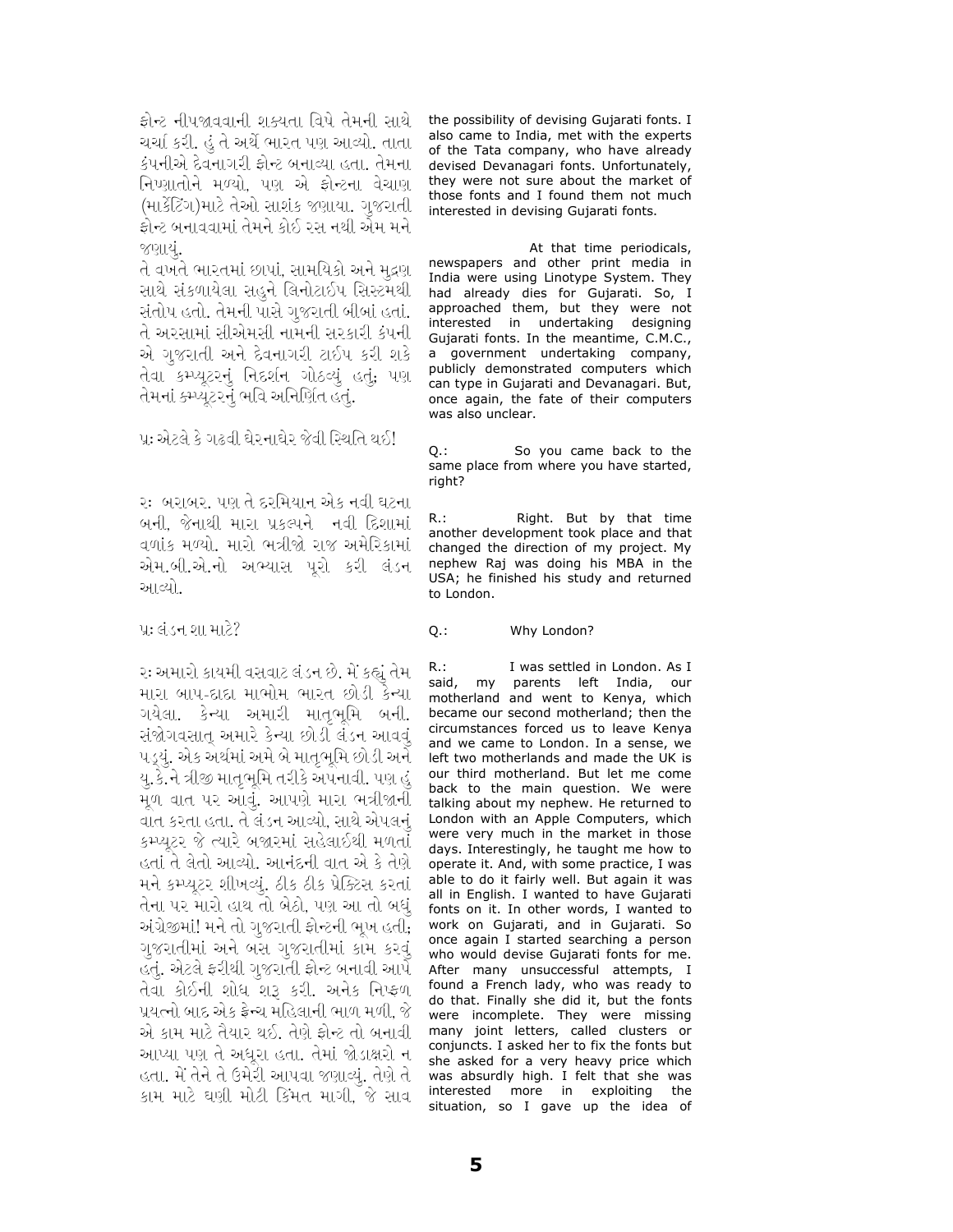ભળતી જ હતી. મને લાગ્યું કે તેને પરિસ્થિતિનો working with her any more. ગેરલાભ ઉઠાવવામાં જ ખાસ રસ હતો. એટલે તેની સાથેની વાત પડતી મૂકી.

પ્રઃ કિંમત કબુલી લેવી હતી ને! કામ તો બની **I**<sub>D</sub>

રઃ પૈસાનો તો સવાલ જ નહોતો, હકીકતમાં વ્યાવસાયિક રીતરસમનો સવાલ હતો. અમે કિંમત તો અગાઉથી ઠરાવી જ હતી. તેમ છતાં તેણે વધુ પૈસા માગ્યા અને વળી માગેલી ૨કમ <u>ोस्वाજબી हिती.</u> આ જ અરસામાં પરિસ્થિતિમાં નવો મોડ આવ્યો. મારે ગલાબદાસ બ્રોકરને મળવાનું થયું. તેમણે અમેરિકાસ્થિત મધુ રાય ગુજરાતી ફોન્ટ બનાવતા હોવાની ભાળ આપી. હકીકત તો એ હતી કે મધુ રાય પોતે જ ફોન્ટ બનાવવા પ્રયત્નશીલ હતા. તેથી મેં તેમનો સંપર્ક કર્યો. તેઓ ફોન્ટ બનાવવામાં સફળ થયા હતા. મને બેહદ ખુશી થઈ. મેં તેમની પાસેથી ફોન્ટ ખરીદ્યા, મને તે અનુકૂળ આવ્યા. તેમણે પ્રયોજેલ કી-બોર્ડ વ્યવસ્થા પણ મને સવલત ભરેલી લાગી.

પ્ર: ફ્રોન્ટની શોધ તો પરી થઈ (જાણે કોલમ્બસને અમેરિકા મળ્યું!). પણ પ્રશ્ન એ થાય છે કે આ ડિક્શનરી અને સ્પેલચેકર બનાવવા કેમ પ્રેરાયા?

રઃ જેમ જેમ કમ્પ્યુટર પર ગુજરાતી ટાઈપ કરતો\_ ગયો તેમ તેમ જોડણીની સમસ્યાનો ખ્યાલ આવ્યો. એક જ પાના ઉપર કોડીબંધ ભૂલો! મારા જેવા ગુજરાતી બરાબર નહીં જાણનારા બીજાઓને પણ આ પ્રશ્ન પજવતો હશે, એવો વિચાર મને આવ્યો.ગુજરાતી સ્પેલચેકર હોય તો તે આશીર્વાદરૂપ નીવડે તેમ મને લાગ્યં. પણ મારી સામે એ જ સદૈવનો પ્રશ્ન ખડો થયો-સ્પેલચેકર તૈયાર કરી આપે કોણ? હું પોતે તો તે બનાવી શકું તેમ નહોતું.

પ્રઃ તો પુનઃ યાત્રા આરંભી એમ જને?

રઃ હા. પણ આ યાત્રા તો ખરેખર. ઘણી જ લાંબી નીવડી. ઘણું ફર્યો, ઘણું રખડ્યો, ઘણા સંપર્કો કર્યા પણ વાત ટૂંકમાં કહું. પ્રથમ તો મેં માઈક્રોસોફ્ટ સ્પેલચેકરનો ઉપયોગ કરી જોયો. તેના પરથી ગજરાતી સ્પેલચેકર બનાવી શકાય

 $O.:$ You should have agreed to pay whatever she has asked for, which would have helped you finish your project earlier.

It was not a question of  $R_{\cdot}$ : money. In fact, it was a question of<br>business ethics. We have already fixed the price once. Then she asked for more money, and the amount she asked for was also not reasonable. Interestingly, in the meantime, another turn came. I happened met with Gulabdas Broker. He told me that Madhu Ray, who was in America at that time, was also working on Gujarati fonts. In fact, he was creating Gujarati fonts independently. So, I contacted him to find that he has already devised the fonts! It was a great delight. I bought them from him and found them user friendly. I was comfortable with his keyboard mapping.

So your search for fonts was Q.: over now. But the question is: what lead you to work on dictionaries and spell checker ?

As I went along writing  $R$ .: Gujarati on computer, I realized the problems of spelling errors. There were scores of errors on a single page! I thought others who are not well versed with Gujarati must be facing the same problem. And it dawned on me what a boon it would be to have a Gujarati spell checker! But once again, I faced the same eternal question - who would devise a spell checker ? I myself cannot do it.

So again you resumed 0 : another journey, right?

Yes. But this one was indeed  $R:$ a very long journey. I travelled a lot, wandered tirelessly and consulted many. But, I will be very brief on this. First, I tried Microsoft Spell Checker and I realized that Gujarati spell checker can be written. So, I took up the issue with Apple Macintosh and Microsoft, the both. I also published many articles in various periodicals and consulted some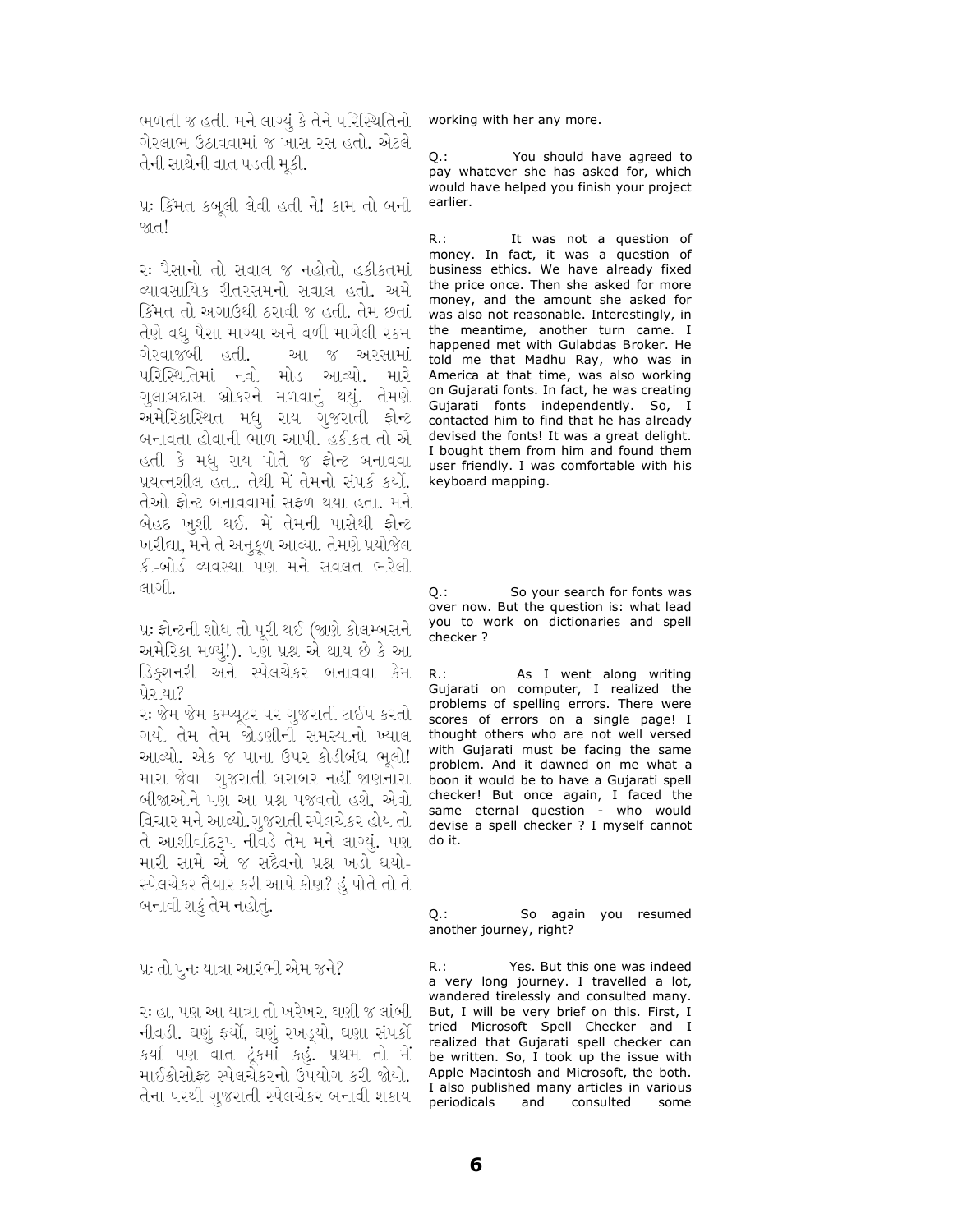તેવા તારણ પર હું આવ્યો. એટલે એપલ મેકીન્તોસ અને માઈક્રોસોફ્ટ બંનેનો સંપર્ક કર્યો. સામયિકોમાં ઘણા લેખો પ્રસિદ્ધ કર્યા અને હિન્દીમાં રસ ધરાવતા કેટલાક પ્રૉફેસરો સાથે મસલત કરી. પણ બધું પાણીમાં. અરેબિક ભાષા માટે સ્પેલચેકર બનાવનાર ફ્રેન્ચ એકુસપર્ટનો ભેટો થયો પણ તેમાંય ભલીવાર નહીં આવ્યો.

પ્રઃ એટલે કે જ્યાં કંઈ સહેજ પણ આશાનું કિરણ જણાયું ત્યાં તમે દોડી ગયા, એમ જને?

રઃ હા, એ જ એક માત્ર ઉપાય હતો. અમેરિકામાં એપલ મેકિન્તોસ સાથે મુલાકાત ગોઠવી, હું ત્યાં ગયો. તો મારા જેવા બિનનિષ્ણાત સાથે આ ટેક્નિકલ વિષયની વાત કરવાની જ તેમણે ધરાર ના પાડી! હું મંડ્યો રહ્યો પણ એમનું તો ઉહુ ને ઉંહુ! છેવટે અમે 'બૅક ટુ પવેલિયન' શરૂ કર્યું. અડધે રસ્તે મને ટ્યૂબ લાઈટ થઈ. તેમના સ્ટાફમાં કોઈ ગુજરાતી તો હશે જ. 'ચાલને, તેમની જોડે વાત કરી જોઉં!' એમ વિચારી અમે 'અબાઉટ ટર્ન' કર્યું. ફરી પાછા કુપરટીનો પહોંચ્યા. સ્ટાફલિસ્ટમાં એક ગુજરાતી નામ જણાતાં તેમનો સંપર્ક કરી બધી હકીકત કહી, અમારા આવવાનો ઉદ્દેશ જણાવ્યો. પણ તેમાં કશુંય નહીં નીપજ્યું. તેમણે કહ્યું, ' રતિભાઈ, તમારો સમય ફોગટ ન બગાડો. એપલમાં કોઈ તમારી મદદે નહીં આવે.' બીજા એક ગુજરાતી નામ પરથી તેમનો સંપર્ક કર્યો, તે મહિલા હતાં. આ વખતે વાત જરા જુદી રીતે મૂકવા વિચાર્યું. વિદેશ વસતાં ગુજરાતીઓનાં સંતાનો સરળતાથી ગુજરાતી શીખી શકે તે માટેનો આ ઉપક્રમ છે તેમ સમજાવ્યું. તેમની કંપનીના એક લેંગ્વેજ અને સ્ક્રિપ્ટ નિપ્ણાત અવારનવાર હિન્દી-ગુજરાતી ભાષા અંગે આ બહેનની મદદ લેતા. બહેને તેમની સાથે મુલાકાત ગોઠવી આપવા સ્વીકાર્યું અને બે-ચાર દિવસ બાદ પંદર મિનિટની મુલાકાત પણ ગોઠવી આપી. આનંદની વાત એ કે આ મુલાકાત અઢી કલાક ચાલી. મારા કી-બોર્ડથી તેઓ ઘણા પ્રભાવિત થયા. મને થયું કે હું જે શોધું છું તે આ ટ્રીપમાંથી મને મળી જશે, પરંતુ નસીબે તો નિષ્ફળતા જ! અંતે તેમણે બે-ચાર સૉફ્ટવેર ખરીદવાનું સૂચવી જાતે જ કામ કરવા સલાહ આપી.અમે તે સૉફ્ટવેરની શોધમાં નીકળી પડ્યા. એક સ્ટોરમાં પહોંચ્યા. સદ્દભાગ્યે તેના માલિક ગુજરાતી નીકળ્યા. અમે તેમને અમારો પ્રશ્ન સમજાવ્યો. તેમણે અમને આવાં મોંઘાં સૉફ્ટવેર

professors interested in Hindi, but all in vain. Finally, I came across a French expert who had devised Arabic spell checker but that also did not yield any result.

 $Q_{\cdot}$ : So you rushed to wherever you saw a ray of hope.

 $R_{\cdot}$ : Yes, that was the only way. Then we arranged to meet with the Macintosh in USA. I went there, but they flatly refused to discuss technical matter with a non expert like me I went on persisting, they went on resisting. Finally, we started our journey back. while I was on the way I had a flash. There must be some Gujaratis in their staff. Let me try to talk to him/her. We reversed the journey and went back to Cupertino. We found out a Gujarati name from the list and apprised the person about the situation and explained our purpose of visit. But, that also did not work. The person said, " Ratibhai, don't waste your time; no one from Apple will come forward to help you." Then we tried with other name. This time it was a woman. In the meantime, we also changed our method of representing the case. We told the woman that we have planned that project so as to help the children learning Gujarati abroad. In return, she promised us to arrange a meeting with a Macintosh expert who often sought her help on Hindi and Gujarati languages. After a few days, she scheduled a fifteen minutes meeting with an expert. Interestingly, it lasted for two and half hours. The expert was very much impressed by the keyboard, we had developed. I thought that this trip will give me something that I was looking for, but it turned out to be another failure. In the end, the expert suggested us some software and advised to work on the problem ourselves. Then we started a search for those software We went to a store, which was incidentally owned by a Gujarati. We discussed our problem with him and he advised us not to buy such expensive software. Instead, he suggested another Gujarati gentleman, who was working on almost the same problem on which we were working, but he was unable to give us his address. He asked us to wait and we waited for five days, but that was in vain. Finally, we went to Toronto.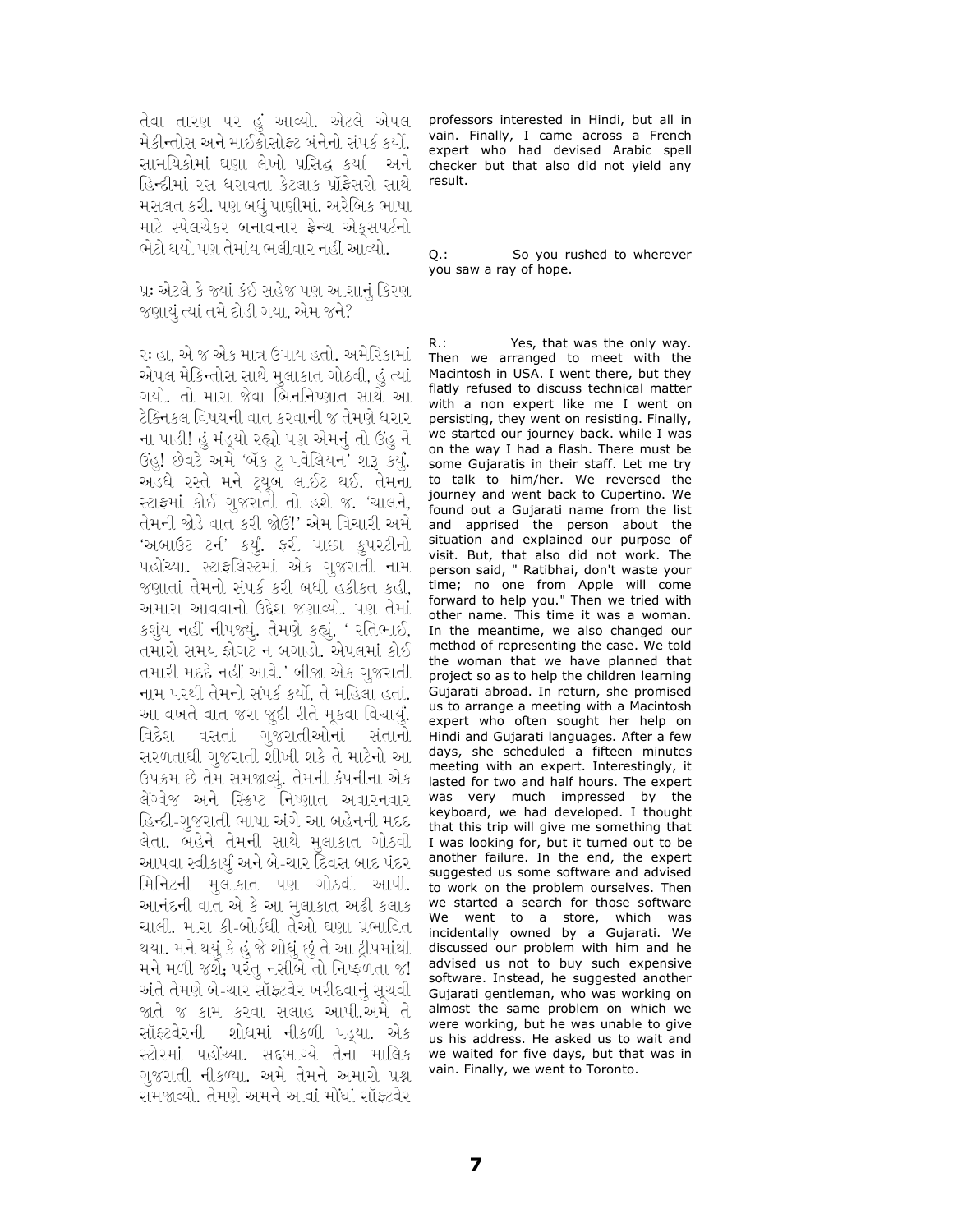ન ખરીદતાં. આવં જ કામ કરતા બીજા એક ગજરાતી ભાઈને મળવા સચવ્યં. પણ તેઓ તાત્કાલિક તેમનું સરનામું આપી શક્યા નહીં. અમને પાંચ દિવસ રોકાઈ જવા કહ્યું. અમે પાંચ દિવસ નિષ્ફળ રાહ જોઈ ટોરેન્ટો પરત આવ્યા.

પ્ર: કેમ ટોરન્ટો? લંડન નહીં?

રઃ મારો સ્થાયી વસવાટ લંડન, પણ વ્યવસાયને કારણે મારે ટોરન્ટો, સિંગાપુર, નાઈરોબી, મુંબઈ એમ વિવિધ સ્થળોએ રહેવાનું થાય. તે વખતે હું ટોરન્ટો હતો. પણ મૂળવાત પર આવું. મોડે મોડેય પેલા દુકાનદારે ગુજરાતી ફોન્ટ પર કામ કરતા ભાઈનું સરનામું પહોંચાડ્યું. તે ભાઈ તો બોસ્ટન રહેતા હતા. તેમને મળવા ટોરન્ટોથી બોસ્ટન ખેપ કરી. સમય અને નાણાંના અભાવે તેમણેય ના પાડી, જો કે તેમણે કહ્યું કેઃ 'કામ તો બની શકે તેવું છે.' આનાથી અમને એક પ્રકારની આશા બંધાઈ.

પ્ર: એટલે પાછા ટોરન્ટો કે?

રઃ હા, અને ત્યાંથી મુંબઈ. ત્યાં અમારા વેવાઈ કમલકાંતે પૂનાના બે યુવાનો એ હિન્દી સ્પેલચેકર બનાવ્યું હોવાની વાત કરી. પૂના જઈને અસંગ અને તેના સાથીદારોને સાથે રાખી તેમને મળ્યો, પ્રોજેક્ટ બાબતે ચર્ચા કરી. અંતે અમે એવા નિષ્કર્ષ પર આવ્યા કે ગુજરાતી સ્પેલચેકર બનાવવામાં ઘણો સમય લાગે અને તેમનાથી તે માટે સમય ફાજલ પાડી શકાય તેમ નહોતું.

પ્ર: તો પછી ગાડી આગળ કેમ ચાલી?

રઃ મેં જણાવ્યું તેમ ગુજરાતી માટે કોઈ સ્ટાન્ડર્ડ કી-બોર્ડ ન હતું. આજે પણ પરિસ્થિતિમાં ઝાઝો કોઈ ફેર પડ્યો નથી. ત્યારે ભારતમાં લિનોટાઈપ સિસ્ટમથી સંતોષ હતો. તેથી કોઈ મારા કી-બોર્ડ પર કામ કરવા રાજી ન હતું. છેવટે ' આપ મૂઆ વિના સ્વર્ગે ન જવાય ' એ ન્યાયે મેં જાતે જ એ કામ હાથ પર લીધું. દરમ્યાન ગુજરાતી સ્પેલચેકર માટે ઉપયોગી શબ્દો ડિજિટલ ફોર્મમાં મેં ગોઠવ્યા હતા. તે કામ મેં ચાલુ રાખ્યું. એવામાં મારા કમ્પ્યૂટરમાં જ ડખો થયો! તેનું મધર કી-બોર્ડ બળી ગયું. પાછળથી મને ખ્યાલ આવ્યો કે

Why Toronto Q.: and not London?

My permanent abode is at  $R_{\cdot}$ : London, but on account of my business I happen to stay at various places like Toronto, Singapore, Nairobi, Bombay. So I was in Toronto at that time. Let me come back to the main question now. After a lapse of time, the Gujarati dealer gave me the address of that man who was working on Gujarati fonts. He was living in Boston. So, we went to Boston to meet with him. We met him but he also refused to do anything as he was unable to spare time nor the funds for our project. However, he said that spell checker can be written, and that was in a sense, a kind of hope for us.

0.: So again you came back to Toronto, right?

 $R_{\cdot}$ : Yes, and from there we came to Mumbai. There our relative Kamlakant told me about two young men living in Pune who has devised Hindi spell checker. So I went to Pune and met them with Asang and his colleagues; and discussed the project also. Finally, we arrived at a conclusion that writing a Gujarati spell checker needs plenty of time. They were unable to spare so much time.

 $Q_{\cdot}$ : So how did you proceed then?

 $R:$ As I said there was no standard keyboard for Gujarati. Even today I do not see much change in this situation. At that time India was conformable with the Linotype System, so nobody was ready to work on my keyboard. Ultimately I decided that I am the only one who can help me. So, I took the work in my hand. In the meantime, I have already transferred Gujarati words, which were relevant to the spell checker, into a digital form. I went on working on that. But, one day my computer developed a problem. Its motherboard got burnt. Later, I realized that it was quite overloaded with the data. Then I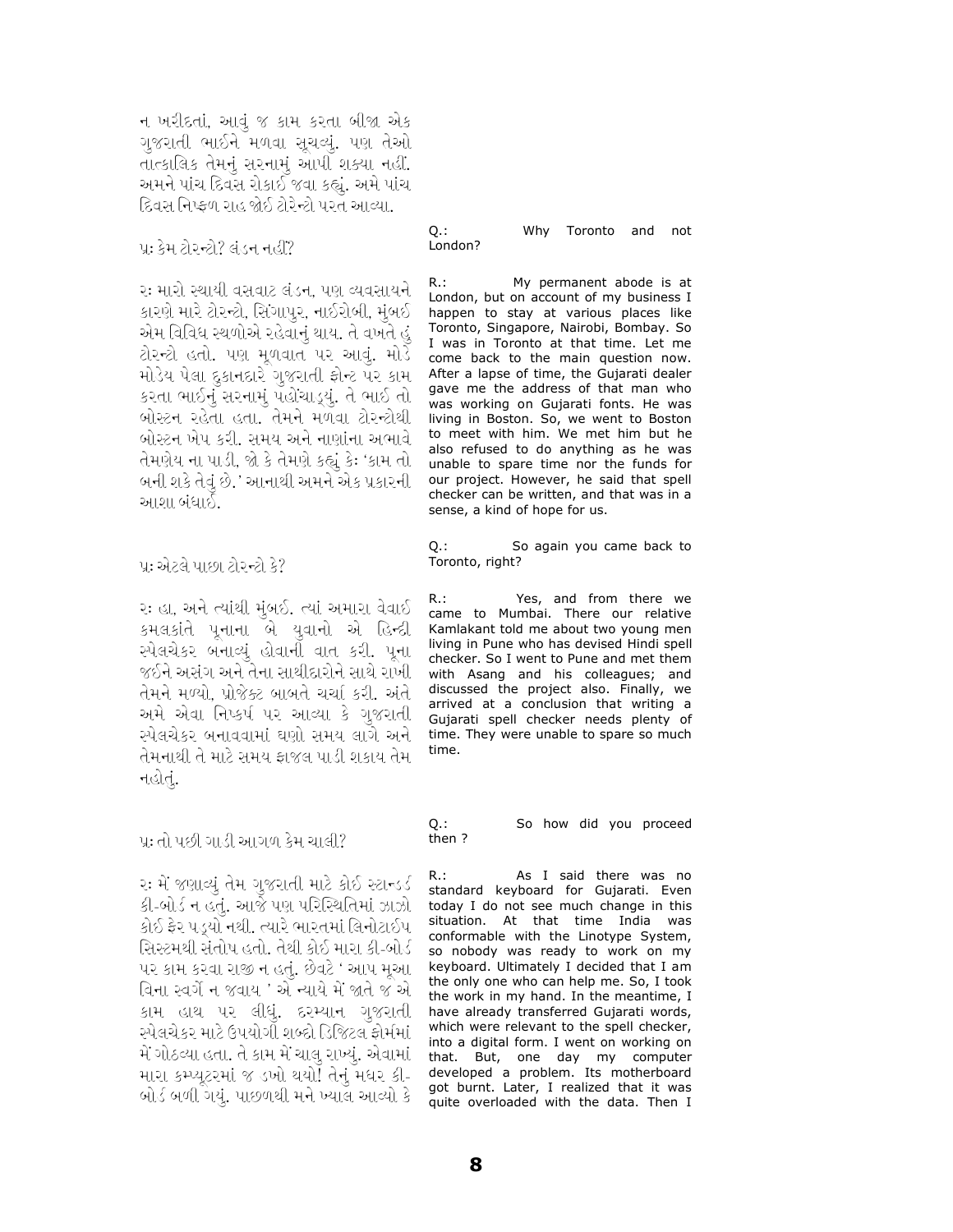તેના પર ગજા ઉપરાંતનો બોજો આવી પડયો હતો. નવું કી-બોર્ડ વસાવી પાછા શ્રીગણેશ કર્યા. સારા નસીબે તે જ વખતે જયેશ પટેલ અને હર્ષદ પટેલ મને મળી ગયા. તેઓ એક સામયિક માટે કામ કરતા હતા. બંને મારે ત્યાં પાર્ટટાઈમ કામ કરવા રાજી થયા.

સૌ પ્રથમ અમે ગાંધીજીનો 'ખિસ્સાકોશ' અને પછી 'સાર્થ જોડણીકોશ' હાથમાં લીધો. મારા સેક્રેટરી અને ડ્રાઈવર પણ કામમાં હાથ દેવા માંડ્યા. કામની ઝડપ વધારવા એપલ મેકિન્તોસ પર કંપોઝ કરતું કોઈ મળી જાય તો બહાર કામ આપવા વિચાર્યું. તેવામાં સૂરેશ દલાલ અને હરકિશન મહેતાની સમજાવટથી 'ચિત્રલેખા'ના તંત્રી મધુ કોટકે તેમના સાપ્તાહિકનું જૂનું મટિરિયલ આપી ટેકો કર્યો. તેવામાં જ પૂનાના સ્વામી અસંગે આ બધું મારા કી-બોર્ડ પર ટ્રાન્સફર કરવાની રીત વિકસાવી. આમ, સ્પેલચેકર માટે જરૂરી શબ્દભંડોળ વધતું જતું હતું. પણ વળી મટિરિયલ મળતું બંધ થયું. છેવટે બાકીના શબ્દો 'બૃહદ્ જોડણીકોશ'માંથી ઉમેરવાનું નક્કી થયું.

આ કામ પૂરૂં થવા આવ્યું, એટલે ઈગ્લીશ-ગુજરાતીકોશ હાથમાં લીધો. ગુજરાતી એન.આર.આઈ.ના મનમાં અંગ્રેજી શબ્દ પહેલાં આવે. તેમને નજર સમક્ષ રાખી આ કામ ઉપાડ્યું.

મને ઘણી વાર વિચાર આવે છે કે, ગુજરાતી લખ્યા પછી તેના ફોન્ટ્સને ટ્રાન્સલિટરેટેડ રોમનાઈઝ્ડ ગુજરાતીમાં ફેરવવાની સુવિધા નીપજાવી શકાય તો વિદેશ સ્થાયી થયેલ ગુજરાતીઓની ભાવિ પેઢી ગુજરાતી વાંચી શકે.

પ્રઃ તમારી પાસે કામ કરનારાઓ તો પુરતા હતા નહીં તોય પાછું ડિક્શનરી વગેરેનું કામ હાથ પર લીધું?

રઃ ડિક્શનરી તો ખરી જ , થિસોરસ અને વિરૂદ્ધાર્થ શબ્દકોશ પણ. કમ્પ્યૂટરનિષ્ણાત સ્વામી અસંગ નવા વ્યવસાયમાં જવા ઈચ્છતા હતા, સદ્દભાગ્યે તેમને આ પ્રકલ્પમાં રસ પડ્યો. મેં તેમને મારે ત્યાં કામ કરવા પ્રેયાં. તેઓ મારી સાથે ફરી જોડાયા.સાથોસાથ સુરતના હિમાંશુ મિસ્ત્રીની મદદ મેળવી. તેમને પુનામાં જ સ્વામી અસંગની મદદમાં મુક્યા.

મારી ઉંમર વધતી જતી હતી. બે વર્ષ અગાઉ

installed a new motherboard and started the work once again from the beginning. But, thanks God that I then got Jayesh Patel and Harshad Patel. At that time they were working in a journal. They both agreed to work with me part time.

We first entered words from Pocket Dictionary of Gujarati published by Vidhyapith and then we entered words form its Regular Dictionary. Interestingly, my secretary and my drivers also participated in it. In order to speed up the work, we thought about assigning the work to someone who could compose the data on Apple Mackintosh. In the meantime, through the persuasion of Suresh Dalal and Harkishan Mehta, Madhu Kotak, the Editor of Chitralekha, extended his support. He made us available the old material of his magazine.. In the mean time, Swami Asang of Pune successfully designed a method of transferring that material on my key board. Thus the data base required for developing a spellchecker was increasing. But again the source exhausted, so we decided to add additional words from Bruhut Jodani Kosh

When the work was nearing completion, we took on hand English to Gujarati Dictionary. We did this keeping NRI's in our mind as they would first think of an English word.

I often think that if means can be devised to convert Gujarati fonts into transliterated Romanised Gujarati, future generation of Gujaratis abroad can read Gujarati

You were short of hands, 0 : even after that you took on hand the dictionary project.

 $R$ .: Not only dictionary project but also thesaurus too. Fortunately, I could get Swami Asang, a computer expert, who was planning to go for some other job, but he found this project more interesting. I inspired him to work for my project so he rejoined us. Then I procured Himanshu Mistry's help. He is from Surat, who assisted Swami Asang.

I was getting on age. Two years ago I had undergone a bye-pass surgery in

9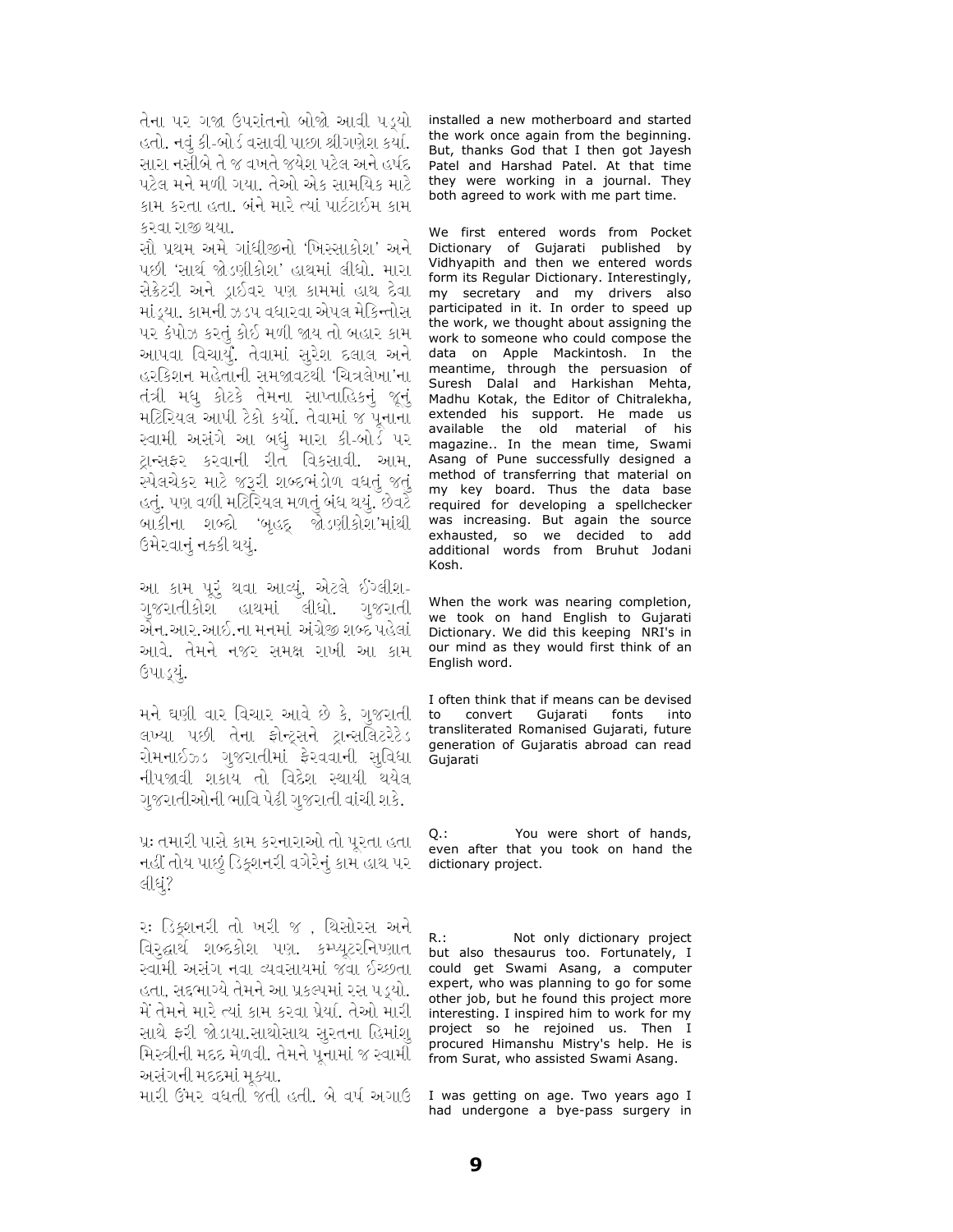લંડનમાં મારે બાયપાસ સર્જરી કરાવવી પડી London. That strained my resolve and my હતી. મારી ધીરજ અને હિંમત પર પણ તેની અસર પડી. આયુપ્યના આઠ દાયકા તો હું વટાવી ચૂક્યો હતો; પણ મારી હયાતીમાં જ પ્રકલ્પ પુરો કરવાના મારા નિર્ધારમાં હું મક્કમ\_ હતો. સ્વામી અસંગ, મેં જણાવ્યું તેમ, કમ્પ્યૂટર નિપ્ણાત છે. તેમણે બધો જ ડેટા પહેલાં જાવામાં અને પછી યુનિકોડમાં ફેરવવા સલાહ આપી. અમારી ત્રિવેન્દ્રમની કંપનીના નિપ્ણાતોએ આ કામ ઉપાડી હેરત પમાડે તે રીતે તે પૂરૂં કરી આપ્યં.

પ્રઃ ઘણા ચડાવ-ઉતાર આવ્યા, તોય તમે મચી २६॥?

રઃ હા. ઝાઝા ચઢાવ અને ઓછા ઉતાર. અવારનવાર હાંફી જવાતું. આવા પ્રસંગોએ ઘ ણા મિત્રોએ પ્રેમથી મને પ્રોત્સાહિત કર્યો. એટલં જ નહીં મારૂં મનોબળ ટકાવી રાખવામાં સહાયભૂત થયા. આ મિત્રો છે-ઉત્તમ ગજ્જર(સૂરત), બળવંત પટેલ(ગાંધીનગર), ભાષાના તજજ્ઞ અનેકમ્પ્યુટરના માહેર ડૉ.નિશીથ ધ્રુવ(રોહા-રાયગઢ- મહારાપ્ટ્ર), માલદે(કેનેડા), પ્રૉ. કુમારી બાબુ સથાર(ય.એસ.એ.). કિશોર રાવલ(યૂ.એસ.એ.), દયાશંકર જોશી(લંડન), વિપુલ કલ્યાણી (લંડન). તેમનું પીઠબળ મારે મન સદ્દભાગ્યની વાત છે. વળી સ્વામી અસંગ(પૂના), ઈશ્વર વસા(લંડન), ડૉ. કુમારપાળ દેસાઈ(અમદાવાદ), કુ.અલકા છેડા(મુંબઈ), કુ. ભાવના(મુંબઈ), મનુભાઈ ભટ્ટ(મુંબઈ),કુ.માધવી(મુંબઈ),સુશ્રી. અંજલિ (મુંબઈ),કુ.મેહરૂ સિંધવા(લંડન), વિપુલ

મોતીવરસ(મુંબઈ), હિમાંશુ મિસ્ત્રી(સુરત), રોહિત (મંગ્લોર), અને અલબત્ત, ગુજરાતી બારાખડીના કક્કાનો ક-ખ-ગ પણ નહીં જાણનાર રેવતી શ્રીધરન (ત્રિવેન્દ્રમ) અને અમારી ત્રિવેન્દ્રમની કંપનીના બીજા સૌ નિપ્ણાતો જેમણે મને ભરપર મદદ કરી છે. ગજબની નિષ્ઠાથી કામમાં ઓતપ્રોત થઈ તેમણે તેને પૂર્ણતાએ પહોંચાડ્યું. હું તેમનો સૌનો સાચે જ ૠણી છું.

પ્રઃ આ પ્રકલ્પ માટે કયા માહિતીસ્રોતો પર આધાર રાખેલો?

patience too. I had crossed eighth decade of my life. However, I was determined to see that the project gets through during my lifetime. Swami Asang, as I<br>mentioned earlier is an expert in computer, advised us to convert all data in Java and then them into Unicode. The experts of my Trivandrum firm undertook this huge work and completed it wonderfully.

 $O.$ : You had ups and downs and yet you persevered.

Yes, you are right. But let  $R_{\cdot}$ : me say more about the downs than the ups. At times I was out of breath. On such occasions many of my friends affectionately encouraged me. Not only that, they also gave me moral support and helped me in keeping up my spirit. Those friends include: Uttam Gajjar (Surat), Balvant Patel (Gandhinagar) and language and computer experts like Dr. Nishith Dhruv (Roha -- Maharastra) Kumar Malde (Canada), Babu Suthar  $(USA)$ , Kishor Raval (USA), Dr. Dayashankar Joshi (UK) Vipul Kalyani (UK). I have been fortunate to have support of them.

In addition, Swami Prem Asang (Pune), Mr. Ishwar Vasa (London), Dr. Kumarpal Desai (Ahmedabad), Jayesh Patel (Mumbai), Kumari Alaka Chheda (Mumbai), Kumari Bhavana (Mumbai), Manubhai Bhatt (Mumbai), Kumari Madhvi (Mumbai), Mrs. Anjali (Mumbai), Kumari Mehru Sidhava (London), Vipul Motivaras (Mumbai), Himanshu Mistry (Surat), Rohit (Mangalore) and of course, Revathy Shreedharan, who does not know even the first letter (K) of Gujarati alphabet and other experts of Trivandrum firm, also helped me a lot. They immersed themselves completely in this work with a true devotion and pushed the work to completion. I am really thankful to them.

Q.: Which sources did you rely upon to complete these works?

રઃ અનેક સ્રોતોનો આધાર લીધો છે. જેમાં મખ્ય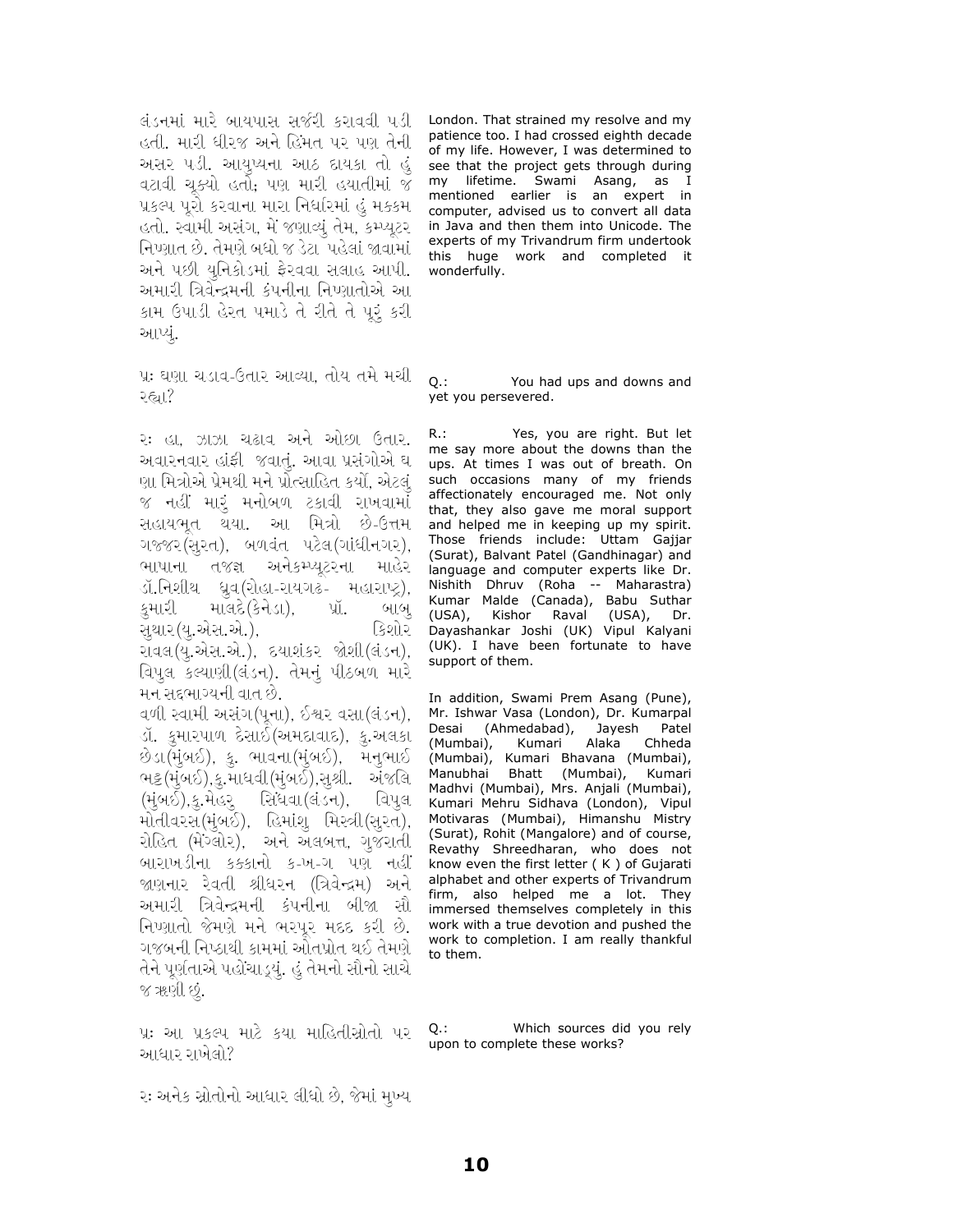છેઃ(૧) ગુજરાત વિદ્યાપીઠના 'ખિસ્સાકોશ' અને \_R.:\_ 'સાર્થ જોડણીકોશ'; (૨)કે.કા. શાસ્ત્રીજીનો 'બૃહદ જોડણીકોશ'; (૩) પાંડુરંગ ગણેશ દેશપાંડેજીના 'ગુજરાતી-અંગ્રેજી' અને'અંગ્રેજી-નરહરિ કે. ગુજરાતી' કોશ;  $(\lambda)$ ભટ્ટનો'ગુજરાતી વિનયનકોશ'(૫) પ્રબોધ પંડિત રચિત ફોનેટિક એન્ડ મોર્ફેનિક ફ્રિક્વન્સી ઓફ ગુજરાતી લેંગ્વેજ (૬) શાંતિલાલ શાહ (દામકાકર)નો 'વિરૂદ્ધાર્થકોશ' અને(૭) ડૉ.ઈશ્વર દવેનો 'થિસોરસ'(ગુજરાત સાહિત્ય અકાદમી).

પ્રઃ સમગ્ર પ્રકલ્પના ગાળાના કોઈ વિશિષ્ટ અનભવો?

રઃ ભાતભાતના, સુખદ અને દુઃખદ. દુઃખદને બાજુએ મૂકી સુખદની જ વાત કરૂં. મને કેટલાક યુવાન મિત્રો સાંપડ્યા. જેવા કે યુનિવર્સિટી ઓફ પેન્સિલ્વેનિયાના પ્રૉ. બાબુ સુથાર, રોહા-રાયગઢ-મહારાષ્ટ્રના ડૉ.નિશીથ ધ્રુવ. બંને ભાષાવિદ્વાન અને કમ્પ્યૂટર તજજ્ઞ. આ યુવાનોની મૈત્રી સાનંદ માણું છું. તેવી જ રીતે ગુજરાતી જોડણીમાં એક 'ઈ' અને એક 'ઉ' રૂઢ કરવા યત્નશીલ નિષ્ઠાવાન વિદ્વાનોના મંડળ સાથે સંપર્ક સ્થપાયો. તેમનું અભિયાન સાચું, તર્કયુક્ત અને ઉપયોગી પ્રતીત થતાં હું તેમનો સમર્થક બન્યો.

પ્ર. તમને લાગે છે કે આવો પ્રકલ્પ સરકારે કે સાહિત્યિક સંસ્થાઓએ કરવો જોઈએ?

૨. મારા કેટલાક મિત્રો તેમ માને છે. સરકાર કે સાહિત્યિક સંસ્થાઓ આવું કામ વધુ સારી રીતે અને વધુ ઝડપથી કરી શકે એમ તો મને પણ લાગે છે. પણ મિત્રો, કામ તો જે કરે તેનું! મને સૂઝ્યું અને મેં કર્યું. મને વસવસો એટલો જ કે મારી પાસે પર્યાપ્ત રિસોર્સિસ,ધગશ અને નિષ્ઠા હોવા હતાં, પણ ભાષાજ્ઞાન અને કમ્પ્યુટર-કૌશલ્યની મારી અધુરપને કારણે આ કામ વર્ષો સુધી લંબાયું.

પ્રઃ અને હવે?

રઃ અમારી ઊર્મિભરી આરત એટલી જ કે આ પ્રોજેક્ટ ગુજરાતી ભાષાના વિકાસમાં ફાળો દેશવિદેશ-નિવાસી આપે: તેનાથી ગજરાતીઓની જરૂરિયાત પરી પડે. અમે તો આ

Well, I relied upon many resources but chief among them are (1) Pocket and Regular dictionaries of Gujarat Vidhyapith, (2) Bruhud Gujarati Jodani Kosh of Ke. Ka. Shastri, (3) Gujarati to English and English to Gujarati Dictionaries of Pandurang Ganesh Deshpande, (4) Narhari Bhatt's English to Gujarati Vinayan Kosh, (5) Phonetics and Morphemic Frequency of Gujarati Language of Prabodh Pandit (Deccan College) (6) Antonym Dictionary of Shri Shantilal Bhatt, and (7) Thesaurus of Ishwarlal Dave.

B.: Had you during this period any experiences which you may call special?

I had various kinds of  $R_{\cdot}$ : experiences, some sad, some happy. I will leave aside the sad ones and talk of happy ones. I have won friendship of some good individuals -- young men like Babu Suthar of U.S.A. and Dr. Nishith Dhruv of Roha, both learned and experts. I computer cherish the friendship of these young gentlemen. Likewise, I came into contact of group of learned and devoted individuals who have been advocating one e and one u for Gujarati spelling. Their proposal is genuine, logical and useful, therefore, I support it.

Do you feel that the projects  $Q$ .: that you have completed should have been undertaken by Govt. or Literacy Institutions?

 $R.:$ Some of my friends think so. I also think that Govt. or literary institutions can deliver better goods and perhaps quickly too. But, my friend, work is his who does it. I felt like doing it and I did it. My only regret is that I had ample resources, zeal and devotion, but I lacked language-skills and computer-expertise; and therefore the work took years.

Q.: And what now?

 $R_{\cdot}$ : Our only heartfelt desire is that the project contributes in the development of Gujarati language, and it serves the needs of Gujaratis here and